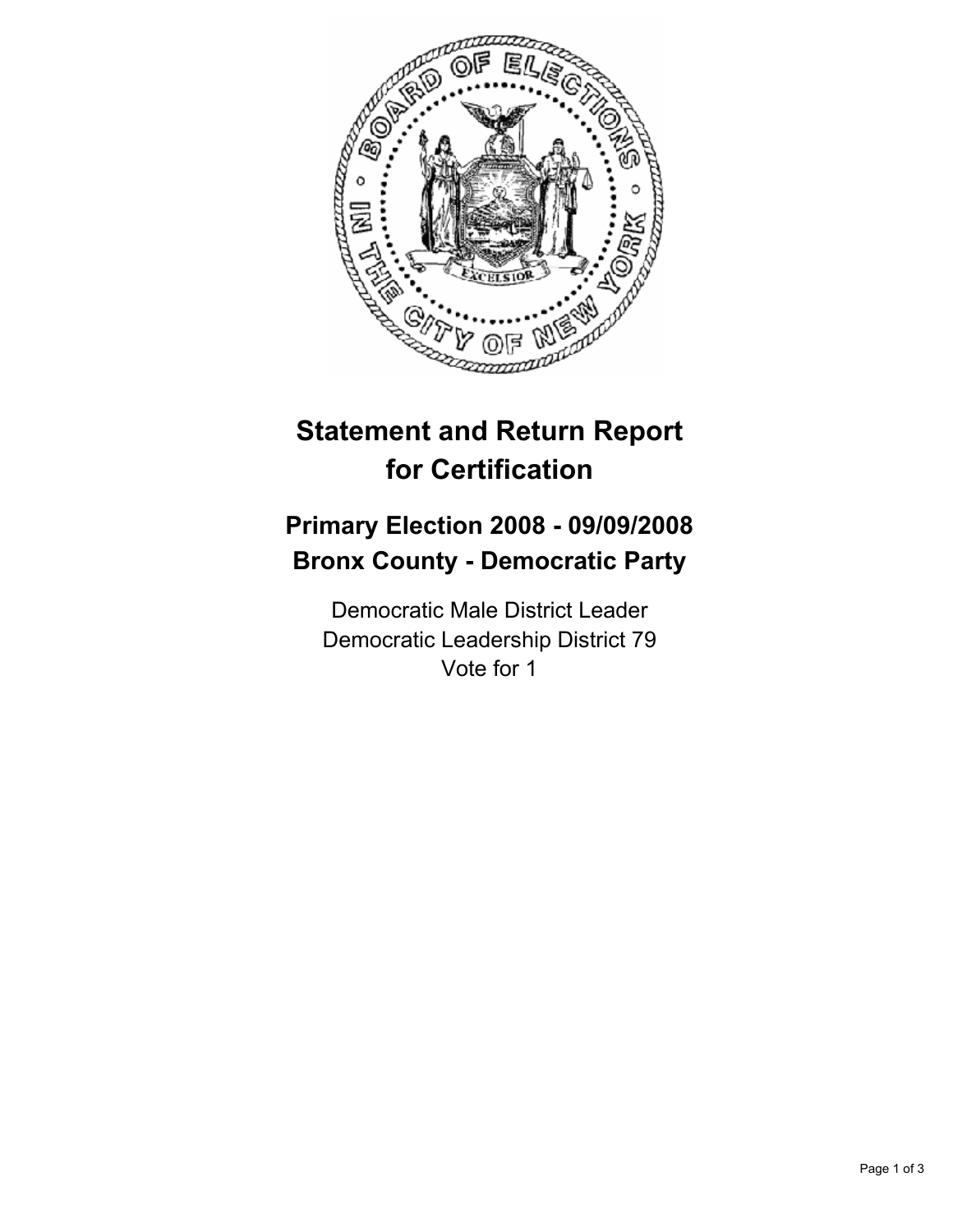

## **Assembly District 79**

| <b>EMERGENCY</b>          | 19    |
|---------------------------|-------|
| ABSENTEE/MILITARY         | 134   |
| AFFIDAVIT                 | 291   |
| RAFAEL BENJAMIN           | 923   |
| <b>WALLACE DIAMOND</b>    | 371   |
| <b>WILBERT TEE LAWTON</b> | 555   |
| <b>ERIC STEVENSON</b>     | 1,370 |
| <b>Total Votes</b>        | 3.219 |